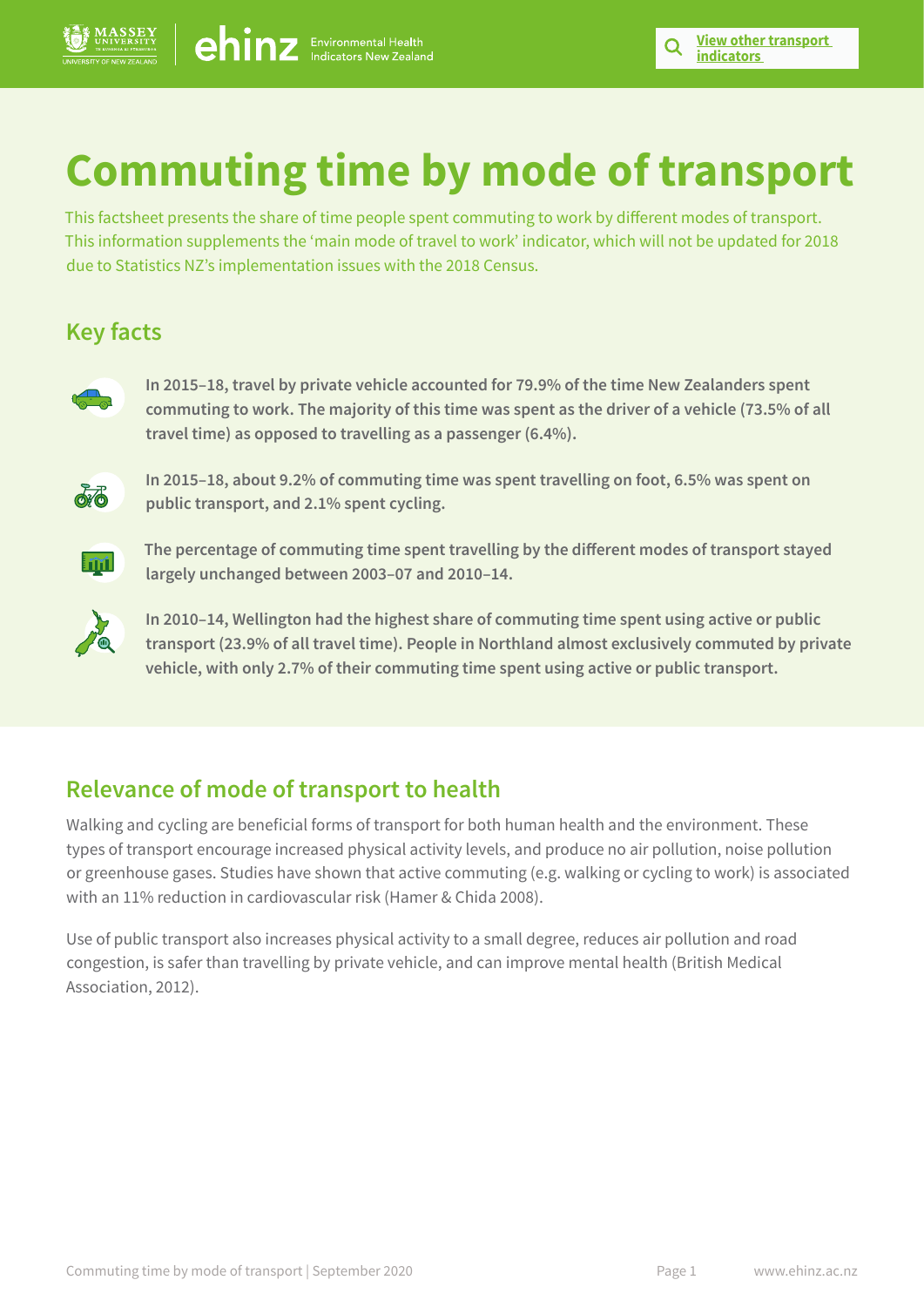## **Private motor vehicles were the travel mode of choice for most New Zealanders and most people drove themselves**

In 2015–18, New Zealanders spent an average of 150.4 million hours travelling to work every year. About of 73.5% of this commuting time was spent driving a private motor vehicle, with an additional 6.4% spent as a passenger in private vehicles (Figure 1). This meant that overall, 79.9% of all commuting time was spent travelling in private vehicles.

Around 9.2% of all commuting time was spent engaged in pedestrian travel and a further 6.5% of was spent on public transport. Commuting via bicycle represented 2.1% of all commuting time.





**Source:** New Zealand Household Travel Survey 2015–18 (Ministry of Transport 2019)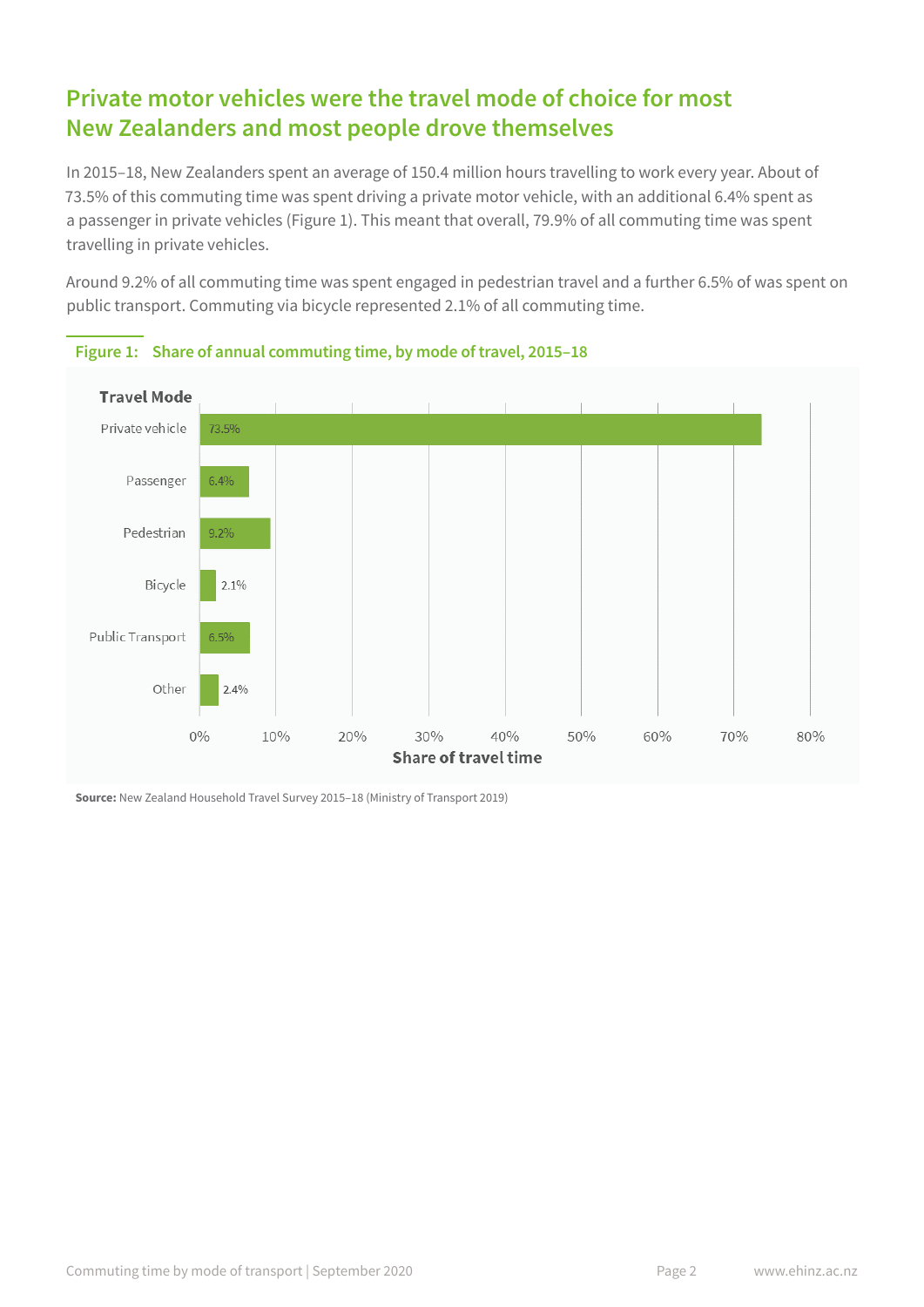# **Time spent commuting by all modes of transport remained stable over time**

From 2003–07 to 2010–14, the percentage of time spent commuting by active and public transport stayed relatively consistent (Figure 2). There was also little change in the use of private vehicles, which stayed around 85.6% (driver and passenger travel combined) throughout this period.



#### **Figure 2: Share of commuting time spent using active and public transport, 2003–07 to 2010–14**

**Note:** Due to changes in the survey methodology, the 2015–18 figures are excluded from this time series as they are not comparable. **Source:** New Zealand Household Travel Survey 2003–14 (Ministry of Transport 2018).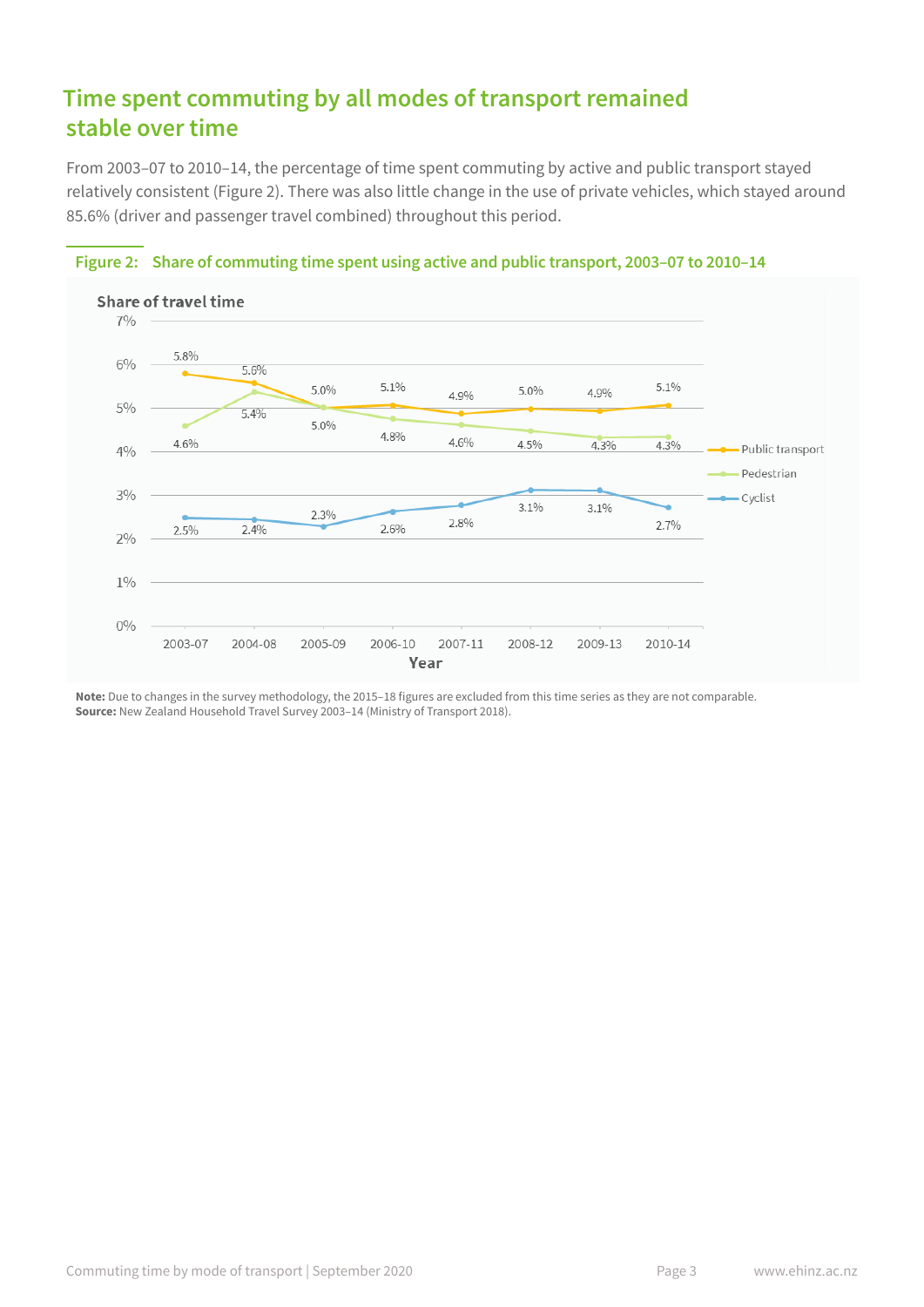# **Time spent commuting by active and public transport varied between regions**

In 2010–14, the Wellington region had the highest percentage of commuting time spent on public transport (14.4%) (Figure 3). The Gisborne region had the highest percentage of time spent using active transport (16.5%). Wellington also had the highest percentage of overall commuting time spent on both active transport and public transport combined (23.9% of all travel time).

Regional councils with low percentages of commuting time using active transport and/or public transport included Northland, West Coast and Bay of Plenty regional councils, all of which had less than 5% of overall commuting time spent on active and public transport combined.



#### **Figure 3: Share of commuting time spent using active and public transport, by region, 2010–14**

**Note:** Some results have been suppressed due to small sample sizes. Regional data for travel to work specifically is not yet available for 2015–18. **Source:** New Zealand Household Travel Survey 2010–14 (Ministry of Transport 2018).

## Data for this indicator

This indicator presents the share of household travel time spent travelling to work, by mode of transport, from the New Zealand Household Travel Survey. The New Zealand Household Travel Survey is carried out by the Ministry of Transport and collects information about day-to-day travel in New Zealand.

Due to a change in the survey methodology, the results for the 2015–18 period are not comparable to releases prior to 2015. Confidence intervals are not available for this data, so care should be taken in assessing differences between values or changes over time. For additional information, see the metadata link below.

In this factsheet, 'motor vehicles' includes driving or being a passenger in a car, van or motorbike, 'active transport' includes walking and cycling, and 'public transport' includes travel by bus, train or ferry. 'Pedestrian' includes travel by foot, or foot-propelled devices such as skateboards. 'Other' includes travel by aircraft, boat (other than ferries) and less conventional forms such as horse riding.